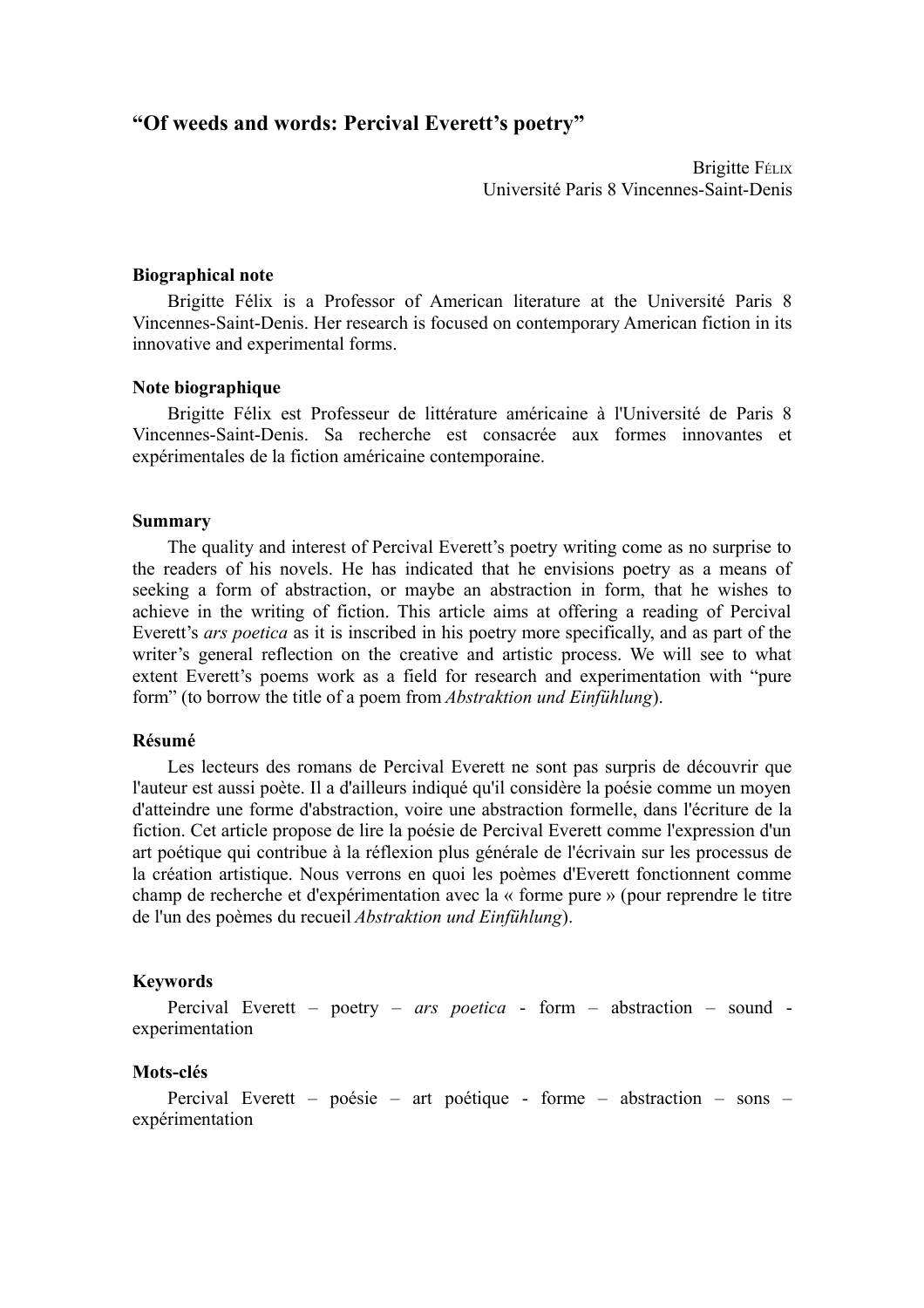Ralph, the child prodigy of Percival Everett's 1999 novel *Glyph*, not only "dissects arguments in scholarly texts" and "comments on the structure of novels" at the age of 13 months or so, but he has produced a story which his mother does not understand, as she explains to a terrified psychologist, and he "also writes poems" (30). In the light of Percival Everett's publication of three volumes of poems, *Re: f(gesture)* [2006], *Abstraktion und Einfühlung* (2008) and *Swimming Swimmers Swimming* (2011), and because of the high degree of narrative self-consciousness that characterizes the "metadeconstructionist" metafiction of *Glyph*, it is tempting to think of Ralph's interest in poetry and language as a kind of tongue-in-cheek autobiographical inscription, an allusion to the author's own working towards the publication of his poems.

Despite Everett's repeated "disclaimer" that he is no poet, this article will argue in favor of the literary value of Percival Everett's "poetic gesture" in its commitment to a rewording of the world<sup>[1](#page-1-0)</sup>. Why and how poetry appears in the writer's work will be my first point. I will then turn to each of the three volumes, selecting within the texts of a few poems what seems to be some of their significant characteristics conveying the writer's aesthetic reflection and choices.

## **Why and how poetry?**

"The *line* is everything": The final words of *Glyph* take on a special resonance if one thinks of Percival Everett's work as being that of a poet and a painter, too. Two of Everett's "abstract" paintings, *Family Resemblance no. 2* and *Monarch[2](#page-1-1)* , show prominent lines crisscrossing the canvas – inviting the viewer's gaze to follow their meandering course, transforming the surface of the painting into the site of a constant circulation. In *Erasure*, the narrator offers the following aphoristic comment: "The surface, the paper or the canvas is not the work of art, but where the work lives" (208), which might contain a rejection of the petrification of the "work" into the sacralizing noun "work of art". But the opposition is also manifested in the grammatical difference between the nominal/notional syntagm "work of art" and the use of predication in "where the work lives", which emphasizes the experiential/existential dimension in the definition of art. One must write and read with a "grammatical" mind, not just a semantic one. Percival Everett's poetics may be approached though the writer's fascination for grammatical categories, syntactical logic, and the philosophy of language. For Everett, literary creation, writing and imagination ceaselessly explore how linguistic operations and functions produce meaning, and question our assertions in and about the world. Language categories and grammatical functions (noun vs. verb) are the medium through which an aesthetic position is given, which turns out to be central in Percival Everett's poetry writing.

<span id="page-1-0"></span><sup>&</sup>lt;sup>1</sup>I borrow the phrase from William H. Gass's essay "Gertrude Stein and the Geography of the Sentence" where he describes Stein's work with sentences and words as a process of "denouncing" and "renaming": "So we must rid ourselves of the old titles and properties, recover a tutored innocence, and then fresh as a new-scrubbed Adam, reword the world." (*The World Within the Word*, 80).

<span id="page-1-1"></span><sup>&</sup>lt;sup>2</sup>On display at the Maison de l'Université, Mont Saint Agnan campus, Université de Rouen, throughout the month of March 2013, with a selection of other paintings by Percival Everett presented on the occasion of the Percival Everett conference (Université de Rouen, 21-22 March 2013).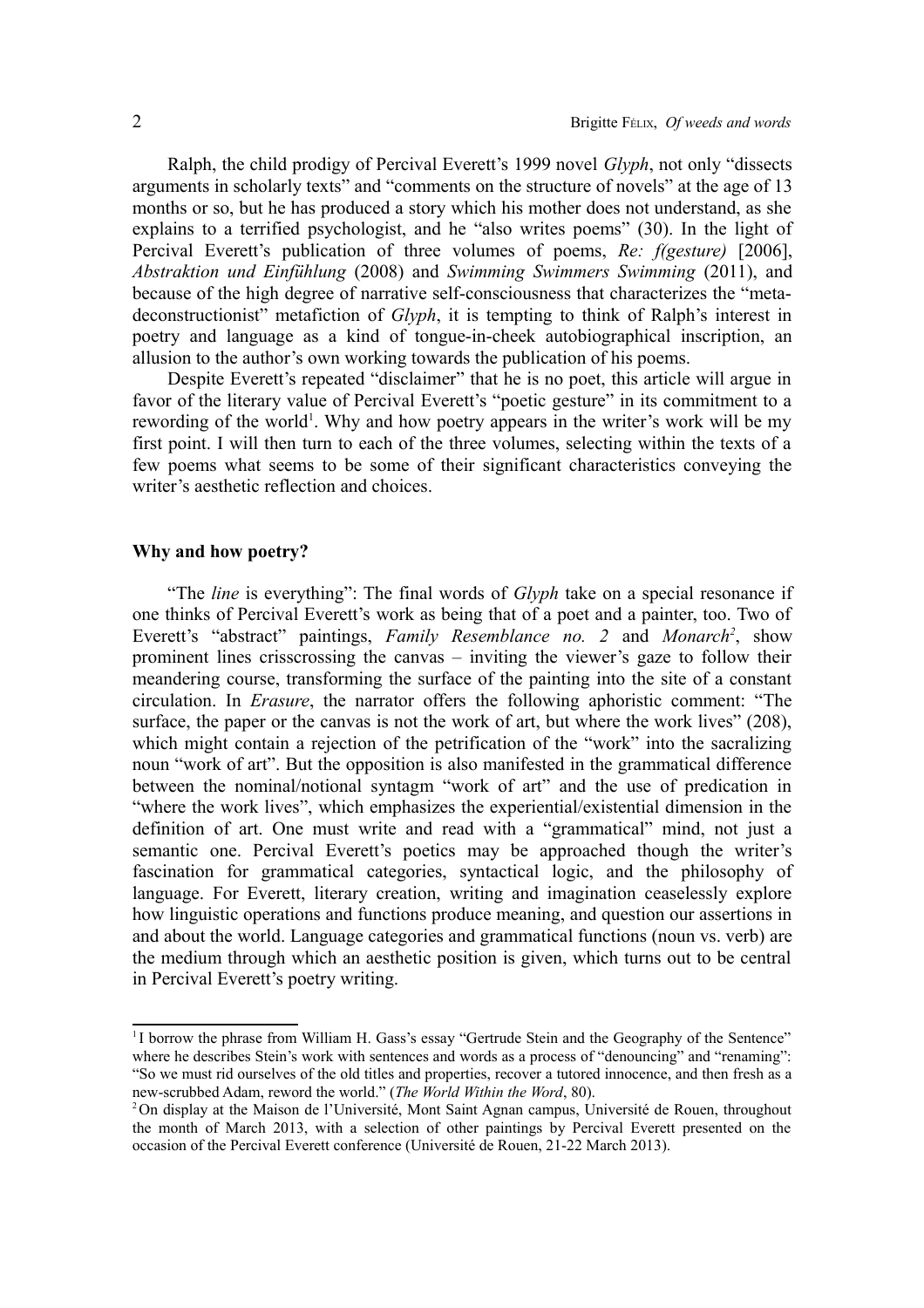Looking at the two paintings mentioned above, we can also see numerous "points" in addition to the "lines". "Points" and "lines" inevitably bring to mind the fundamentals of abstract painting as theorized by Wassily Kandinsky in his essay *Point and Line* (1926), which takes us back to *Glyph*. The last section and last words of the novel read:

In spite of my reunion with my mother, I learnt that nothing comes full circle, but stretches out like a line, extending infinitely toward some ideal terminal point that is necessarily only a point, just like I am a point on the line. But am I insignificant? No? The point is whole, the point is complete, but the line… the line is everything.

#### The *line* is everything. (207-208)

The five occurrences of each word, "point" and "line", do not lead to a final equilibrium between the two, but to the emphasis on the line, which could be both the narrative line or the poetic line, where one genre contains another<sup>[3](#page-2-0)</sup>.

The same allusions to the "point" and "line" also appear in *The Water Cure*, which defines human existence in terms of mathematical coordinates and geometrical figures, is corroborated by the mention of the names of two 18thc. mathematicians, Lagrange and Cauchy<sup>[4](#page-2-1)</sup>. Yet, the same vocabulary does not lead to a sense of fulfillment as in *Glyph* ("the point is complete", "the line is everything"), but rather to a nihilistic sense of loss, the disappearance of the supporting background ("space is nothing") without which no point and no line could actually be envisioned:

We, all of us, are just and always points and lines. Rolle on big river. A circle is just a straight line that is at every point equidistant from one point. Oh, home on lagrange. A quadrangle is four lines intersecting in space. The point has no dimensions, is merely location. The line has no depth, is merely direction, and space is nothing. Move forward with cauchyson. (207).

In both novels, but with two narrators in widely different diegetic environments, the ontological definition of the subject ("I" in *Glyph*, a collective "we" in *The Water Cure*) is predicated upon the two "values" of the point and the line. What does this mean? As the poem "Averages" asserts, we are "riddled through/ and through/ and thoroughly/ riddled with words" (*Swimming Swimmers Swimming*, 22). We are directly confronted with the enigmatic quality of language, which the repetition tries to circumvent, but cannot eliminate.

Shifting from the potential philosophical content to the literary apprehension of the text, we can note that the "point" and the "line" are forms of inscription, which are not only connected to painting and mathematics, but also to writing and to poetry. The word "line", though ambivalent, is associated to the definition of poetry: the type, or absence, of "lineation" reveals aesthetic positions and participates in the history of poetry. Interestingly, in the paperback edition of *Glyph*, the ultimate sentence appears as a single, isolated line at the top of the very last page, which creates the necessary conditions for its metatextual interpretation.

The thematic and typographical foregrounding of "line" at the end of *Glyph* draws the readers' attention to the fact that the novel's "storyline" is rather fragmented, and

<span id="page-2-0"></span><sup>&</sup>lt;sup>3</sup>This is in keeping with Everett's frequent dismissal of genre distinctions and boundaries.

<span id="page-2-1"></span><sup>&</sup>lt;sup>4</sup>See also how the absence of capitalization levels the proper names into common nouns and transforms them into malleable units that can be woven them into the punning texture of the narrative line ("move with cauchyson" sounds like the stuttering extension of "move with caution").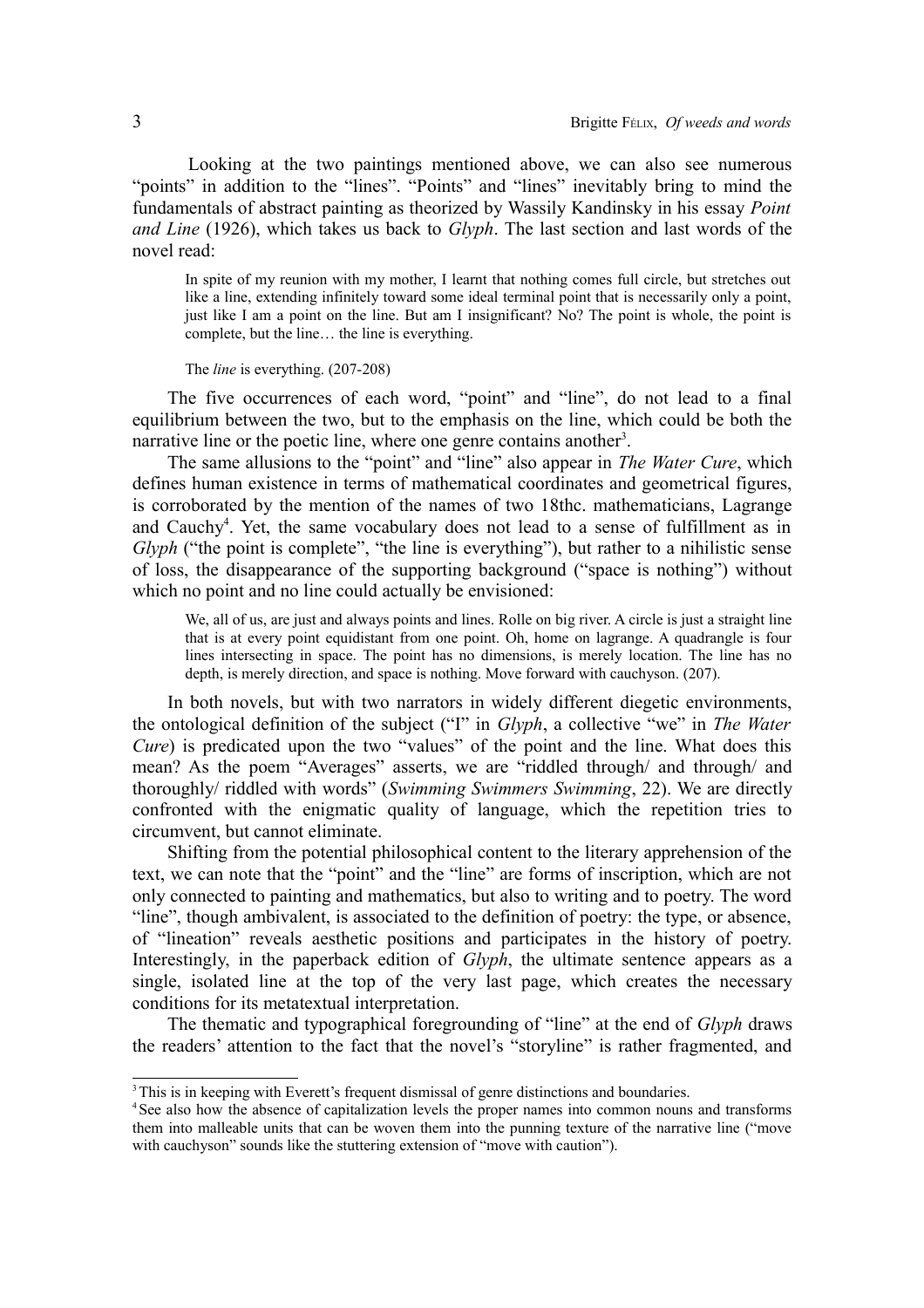that some of the fragments are actually poems, while other non-narrative segments presented in the form of lists acquire the visual aspect of a poem on the page. In such novels as *Erasure* and *The Water Cure*, the narrative space is explicitly and selfconsciously treated by the narrator as a poetic space with the interaction between the shape of the line and the use of blanks, margins, and the space of the page. Let us consider another passage from *Erasure*:

That these spaces have some kind of narrative significance or charge is not arguable, though the weight of such import might be, and most times is, infinitesimal. What is more interesting is the fact that narrative always travels in the same direction and so the spaces, the negative or white spaces<sup>[5](#page-3-0)</sup> travel the same way.  $(52)$ 

The "white spaces" suggest a revision of the narrative text as a continuous "linear" form<sup>[6](#page-3-1)</sup>. The introduction of unusually large typographical blanks that fracture the line as in the quotation above makes suddenly more visible the traditionally unquestioned principle of the horizontal lineation of narrative. A sort of new lineation is created: a hybrid between the horizontal lineation of prose writing and the vertical lineation of poetic lines, which thus achieves the inclusion of the poetic form within the narrative line. That is also typical of the textual crossovers that have defeated any attempt at definition through generic categories since the later 19thc. Moderns and the 20thc. Modernists and Postmodernists, as Marjorie Perloff writes in *Radical Artifice*:

From Rimbaud's *Illuminations* and Mallarmé's *Un coup de dés* to Gertrude Stein's *Tender Buttons* and Pound's *Cantos*, to Susan Howe's *Articulations of Sound Forms in Time* and Christian Bök's *Cyborg Opera*, […] the word *poetry* cannot be understood as equivalent to "the lyric", much less the postromantic lyric. Indeed, generic classification has become much less important than the *poeticity* of the language itself. (5)

Poetry, Marjorie Perloff argues, is "the language art" (7), it is language "made strange […] by the use of verbal and sound repetition, visual configuration, and syntactic deformation", or "ordinary language" in "a new and unexpected context" (7), like the "uncreative" writings and appropriations of "ready-made" lexical units in the conceptual poetry of Kenneth Goldsmith's poetry, for instance.

For Percival Everett, writing is an exploration of something about language and about how language works, which also animates the heart of his narrative fiction. *Zulus, Erasure, The Water Cure* and *Percival Everett by Virgil Russell* are "language novels". They include reflexive pauses in the narrative that question the links between the inscription of the stories in words, the narrative configuration itself (its relative contingency, depending on the reader's appropriation of the words), and meaning, or, more precisely, the possibility and the limits of meaning, as in the following from *The Water Cure*:

The words on these pages are not the story. The words on these pages are not this story. The words on these pages are the words on these pages, not more, not less, simply the words on these pages, one after another, one at the beginning and one at the end, bearing possibly some but

<span id="page-3-0"></span><sup>&</sup>lt;sup>5</sup>It is interesting that the narrator of *Erasure* should speak of "white spaces", which should not be automatically converted into "blank spaces". Contrary to "blank", which denotes emptiness and connotes inexpressiveness, white is a color, as both the narrator of *Erasure*—saying Ishmael-like "Call me Monk"— and the readers of American fiction know from the rhapsodic meditation on the whiteness of the whale in chapter 42 of Melville's *Moby Dick*. For the painter, the white space is not empty but filled with the color white.

<span id="page-3-1"></span><sup>6</sup> Taking "form" both in the larger sense of "genre" and in the literal sense of the visual shape of the line.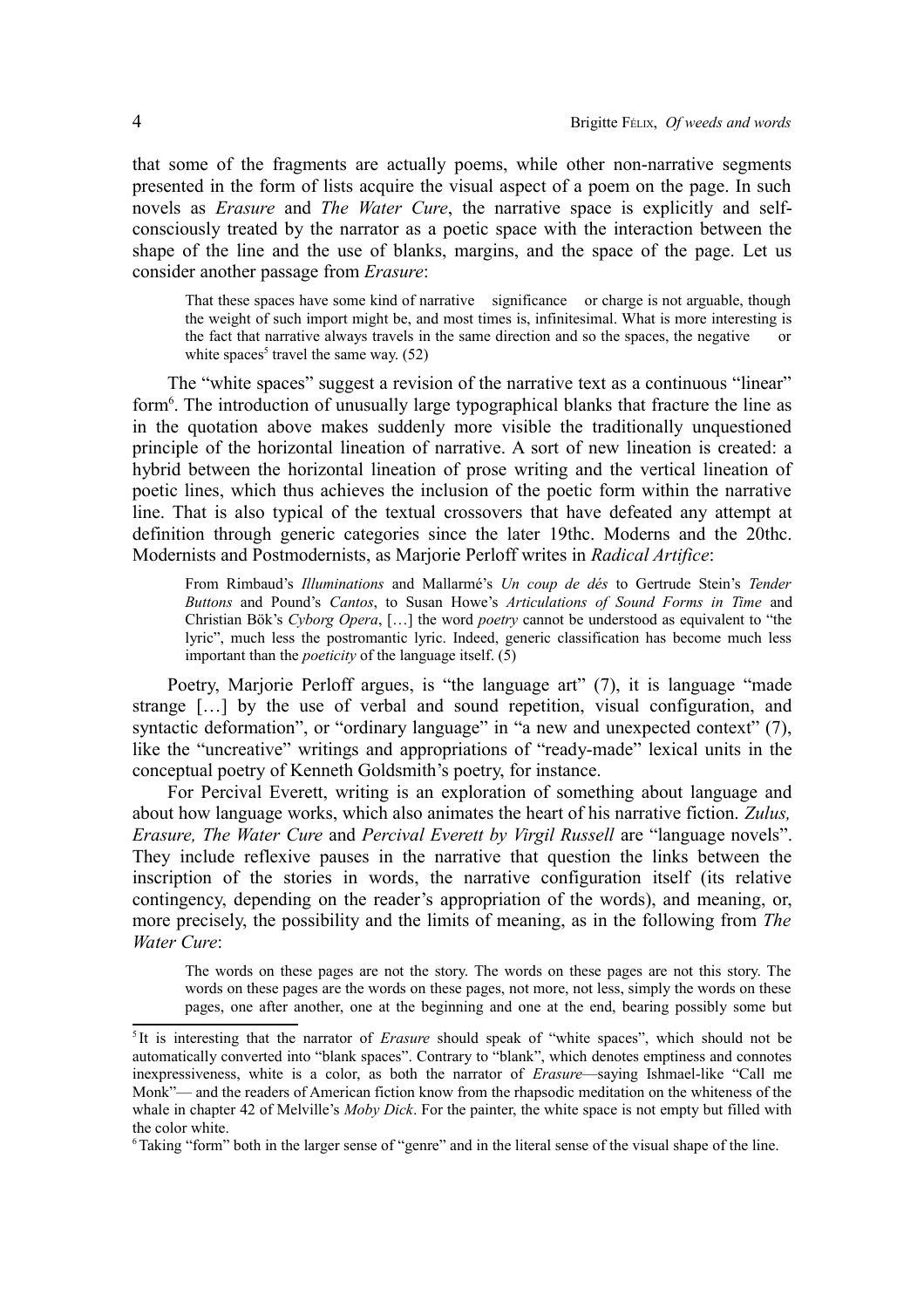probably no relation to each other, but they can, if you desire to find a connection, need to, or if it irresistibly, axiomatically, ineluctably reveals itself to you. […]

I am not interested in what meaning you will make when reading the words on these pages, if you chose or can make any meaning at all, but in the limits of what meaning you can make. (48- 49)

What, then, motivated the poetic "gesture", i.e. the publication of volumes of poetry, if the poetry was already there in the novels, anyway? Percival Everett himself has pointed at the organic link between his fiction writing and his poetry writing by indicating that he considers the latter as a means of seeking a form of abstraction, or even an abstraction in form that he wishes to achieve in the writing of fiction, but says he has not yet found<sup>[7](#page-4-0)</sup>. Consequently, the writing of poetry serves as the opening of an experimental field, like the process of making studies and taking notes in preparation for a new creation. That is not to say that the poems are tentative drafts or incomplete pieces, but that they might be construed as spaces for letting the words "loose", without the constraints of producing a narrative sequence (though the poems also do that sometimes). They are places for enjoying space, the margins and the blanks spacing and framing the words.

The epistemological preoccupation with language and meaning is concentrated in tightly-knit poems where it permeates the texture, and disturbs the syntax. As we will see with a few examples, the word is very often the "point" of the "line". The word is both the manipulated object and subject matter, which brings strong echoes of Gertrude Stein as in the poem entitled "Rows" where we can hear, in the word "rows", the spectral sound of a *sub rosa* steinian rose—a palimpsestic and expanded rewriting of the famous ring "a rose is a rose is a rose". The poet's attention to "the word", to sounds and sense, to nouns, naming, and the whole syntax of meaning is at the core of his *ars poetica[8](#page-4-1)* .

## *Re: f (gesture)***: a programmatic gesture**

The title of Everett's first published collection borrows from two languages apart from English: Latin, with "*re*", and mathematics, with the sign representing a function. Reading the title and finding the connection between its components is the first challenge. Signs resist to "meaning", which can only come as the result of an operation and a "translation", like the following: what the book—the poems, and maybe even the title itself—is about is a function of the variable termed "gesture", and the gesture itself, taken as a metapoetic image for the writing, could refer to the composition of the collection of poems. *Re: f (gesture)* is *re* its own writing.

The book is divided into three sections respectively entitled "Zulus", "Body", and "Logic". The first two are made of texts imported from the novels *Zulus* and *Glyph*, which can be easily established and makes the reader suspect that the contents of the

<span id="page-4-0"></span> $<sup>7</sup>$ An idea Everett reiterated on the occasion of the reading and talk he gave at the ODELA seminar,</sup> University Paris Diderot, 8 April 2013.

<span id="page-4-1"></span><sup>&</sup>lt;sup>8</sup>See how Everett situates the defamiliarizing function of fiction, not in the narrative itself, but in the possibility of meaning: "No one is surprised to find he or she is reading a novel. There is no trap there. The trap is in the meaning, the making of the meaning, the idea that meaning can be made." (Interview with Anne-Laure Tissut, in *Percival Everett: Transatlantic Readings*, 186)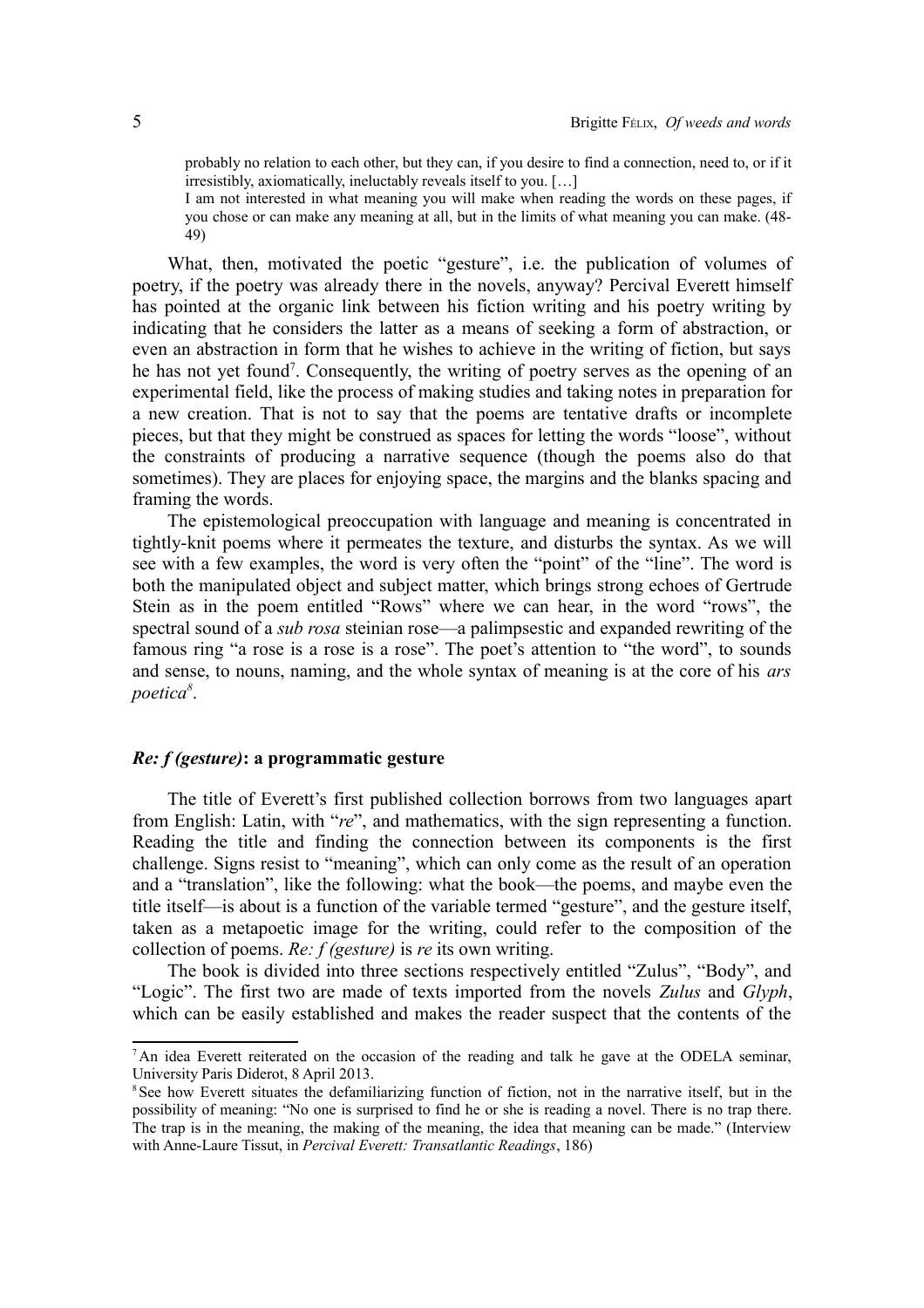third section, "Logic", might also have been borrowed from another textual space in the writer's work.

The texts in the first section are the prologues situated at the head of each chapter in *Zulus*. Transported into *Re: f (gesture)*, the sentences are now displayed vertically on the page, which amounts to a performative "gesture" metamorphosing the prose pieces into poems. Appearances signify and define the nature of the text. The shift from the context of the novel to that of the collection of poems seems to imply that the poetic resides first and foremost in its visual manifestation. The vertical distribution of the previously horizontal, sequential text generates a spatial defamiliarization, which is underlined by the creation of run-on-lines favoring the bifurcations of meaning.

The second section of *Re: f (gesture)*, "Body", includes all the poems inserted in *Glyph* and attributed to the character of the child prodigy, Ralph. The poems are meditations inspired by anatomical parts—like "The Sternum", "Dura Mater", "Labyrinth"—and the texts develop from the unfolding of the scientific and medical lexica. *How* naming means is what the poems investigate. What "reality" do the words devise? How are they connected with the physical world? The link undoubtedly resides in, and returns to, language; the reality that is aimed at is essentially linguistic, as he very first poem indicates. It is dedicated to the "Hyoid bone", which supports the tongue and allows us to accomplish such "gestures" as speaking, kissing, and swallowing. It is the possibility of language, of articulating words, that matters most, as suggested by the "framing" of the poem between "Brace the words", which is the opening line, and "speech", which is the last word. From a thematic perspective, the poem insists on the fragility of the bone, designated as a "delicate instrument". The frailty is intimated by the repetition of the same line at the beginning of the last two stanzas, "Fracture this bone", followed by a warning about the consequences of such an injury, which would make speaking and swallowing painful. But that "message" is instrumental; no matter what degree of referential reading is allowed by the description of the object of the poem, the movement of the text is centripetal; no reading can stay in the outside world; we are permanently redirected back to the inside, to the linguistic universe of the poem. The nature and meaning of "Hyoid bone" are encapsulated in the etymology of "hyoid"<sup>[9](#page-5-0)</sup>: the world is contained in letters, and the world of the poem is a world of  $words<sup>10</sup>$  $words<sup>10</sup>$  $words<sup>10</sup>$ .

The last two poems in the collection, from the third section entitled "Logic", illustrate the poetic principle that derives the world of the text from the word. That is the case in poem 6, where the italics stress the use of "seven" as a linguistic sign:

Seven men can be obliterated, burned or hanged or drowned in a lake

<span id="page-5-0"></span><sup>9</sup>According to the *New Oxford American Dictionary*, the hyoid bone is "the U-shaped bone in the neck that supports the tongue" and the word "hyoid", from the early 19thc., comes from the Greek *huoeidēs,* meaning "shaped like the letter upsilon (υ)".

<span id="page-5-1"></span><sup>10</sup>This is reminiscent of the poetry of Francis Ponge (in collections such as *Le Parti pris des choses*, *Pièces*), where the form of the poem originates in a phrase, a word, letters, or typographical and punctuation marks providing the semiotic motivation for the generation of the text. For a critical discussion of the issue of semiotic vs. semantic motivation, see Yves Abrioux, "De la motivation au motif (à partir de Francis Ponge)", *TLE* n°23, 1995, 59-96.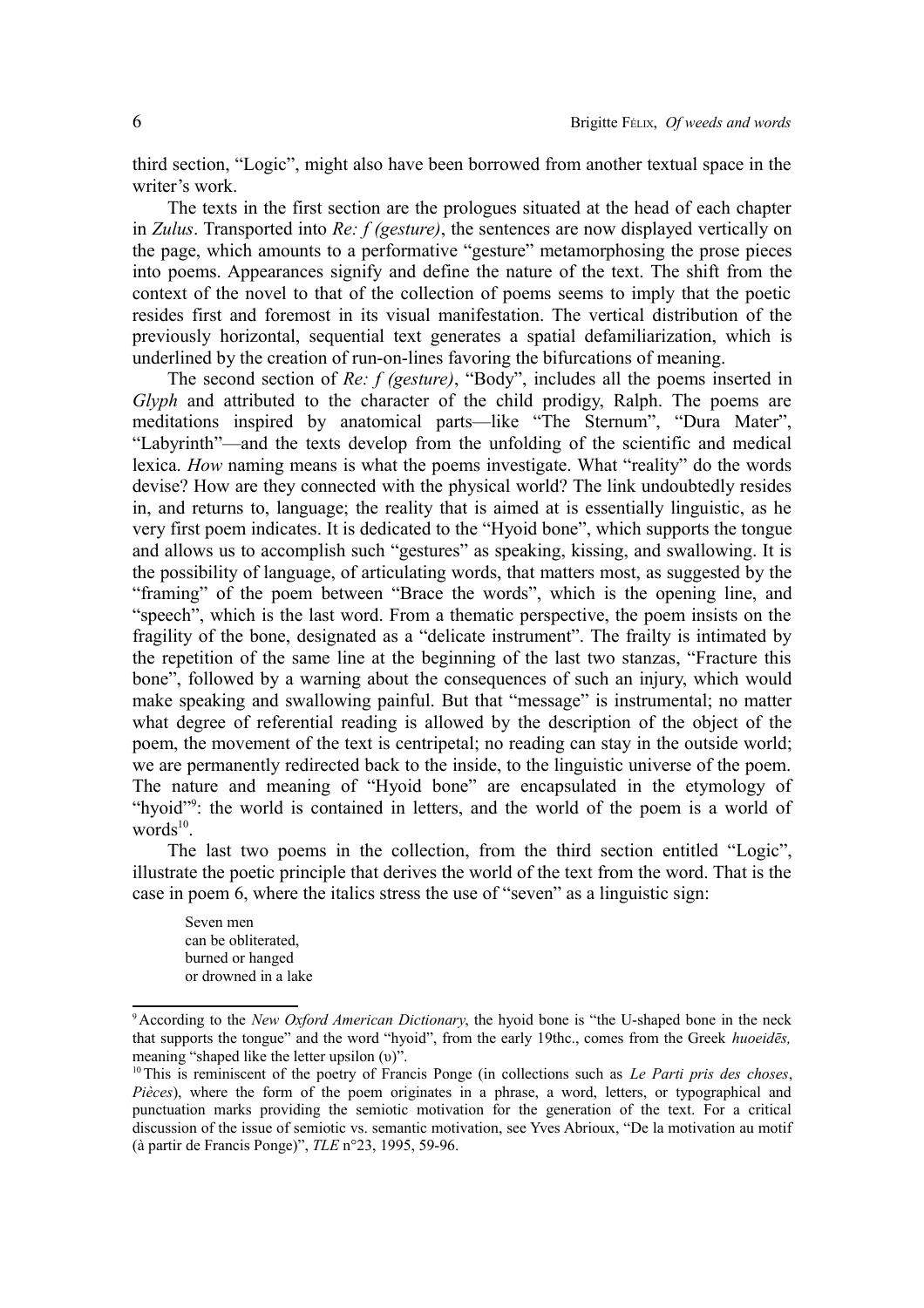and forgotten. Men gone, but not *seven*. Seven men lost, but not *seven*. Seven is, will be. All men die but not seven.

Not only does the poem begin with "seven" and end with "not seven", but the repetition of the word shows how language endures, being able to assert and negate the existence of something almost simultaneously<sup>[11](#page-6-0)</sup>. Contrary to humans, signs cannot "die".

In poem 5, the word "rat" is engendered through the poetic game of the portmanteau word: the combination of the first two letters of "rags" and the "t" of "dust" produce the "rat", which in turn generates an intertextual reminiscence, of which the rat and the cellar are the verbal trace. The rat in the cellar inevitably evokes *The Hollow Men* by T.S. Eliot, whose poetry is one of the most evident Modernist references in Percival Everett's writing[12](#page-6-1). The nine sections of "Insinuation" (*Swimming Swimmers Swimming*, 13-21) appear to be as many experiments in appropriation. They rewrite T.S. Eliot's *Love Song of J. Alfred Prufrock* with transformations like the division of the poem into numbered parts, or the substitution of certain words for others without changing the overall rhythm and syntax of the lines where the words appear. The general effect is that of a "sound palimpsest" that reactivates the rhythms of Eliot's poems under a thin layer of deceptively different words.

However, the first volume of poems published by Everett seems to have been conceived as a direct, literal emanation from the fictional texts, as if the writer wanted either to try a "transplantation" of the poetic elements, or to extract a poetic essence and give it its own separate space. We could read that first gesture, then, as the first move towards the achievement of that abstraction in writing that Percival Everett said he is seeking.

### **"Framing":** *Abstraktion und Einfühlung*

To what extent are Everett's poems such a ground for research and experimentation with "pure form"<sup>[13](#page-6-2)</sup>? The title of the collection is borrowed from that of the groundbreaking study published by the German art historian Wilhem Worringer in 1907. It is one of the first attempts at formulating the concept of abstraction in art. Worringer inherits from the 19thc. theory of psychological aesthetics based on the central concept of *Einfühlung*. The term refers to the feeling of spiritual well-being we experience when art reveals the organic nature of our relationship with the physical world. Worringer then

<span id="page-6-0"></span><sup>&</sup>lt;sup>11</sup>"A poem should no mean/but be" (Archibald McLeish, "Ars Poetica"): "seven" is, in that way, just as there are six occurrences of the word "seven" in that poem no. 6.

<span id="page-6-2"></span><span id="page-6-1"></span><sup>&</sup>lt;sup>12</sup> See the famous opening of the first section of the poem: "We are the hollow men/We are the stuffed men/Leaning together/Headpiece filled with straw. Alas!/Our dried voices, when/We whisper together/Are quiet and meaningless/As wind in dry grass/Or rats' feet over broken glass/In our dry cellar". <sup>13 "Pure Form?" is the title of one of the seventeen triptychs composing the collection *Abstraktion und*</sup> *Einfühlung*. The poem is on pages 48 to 50.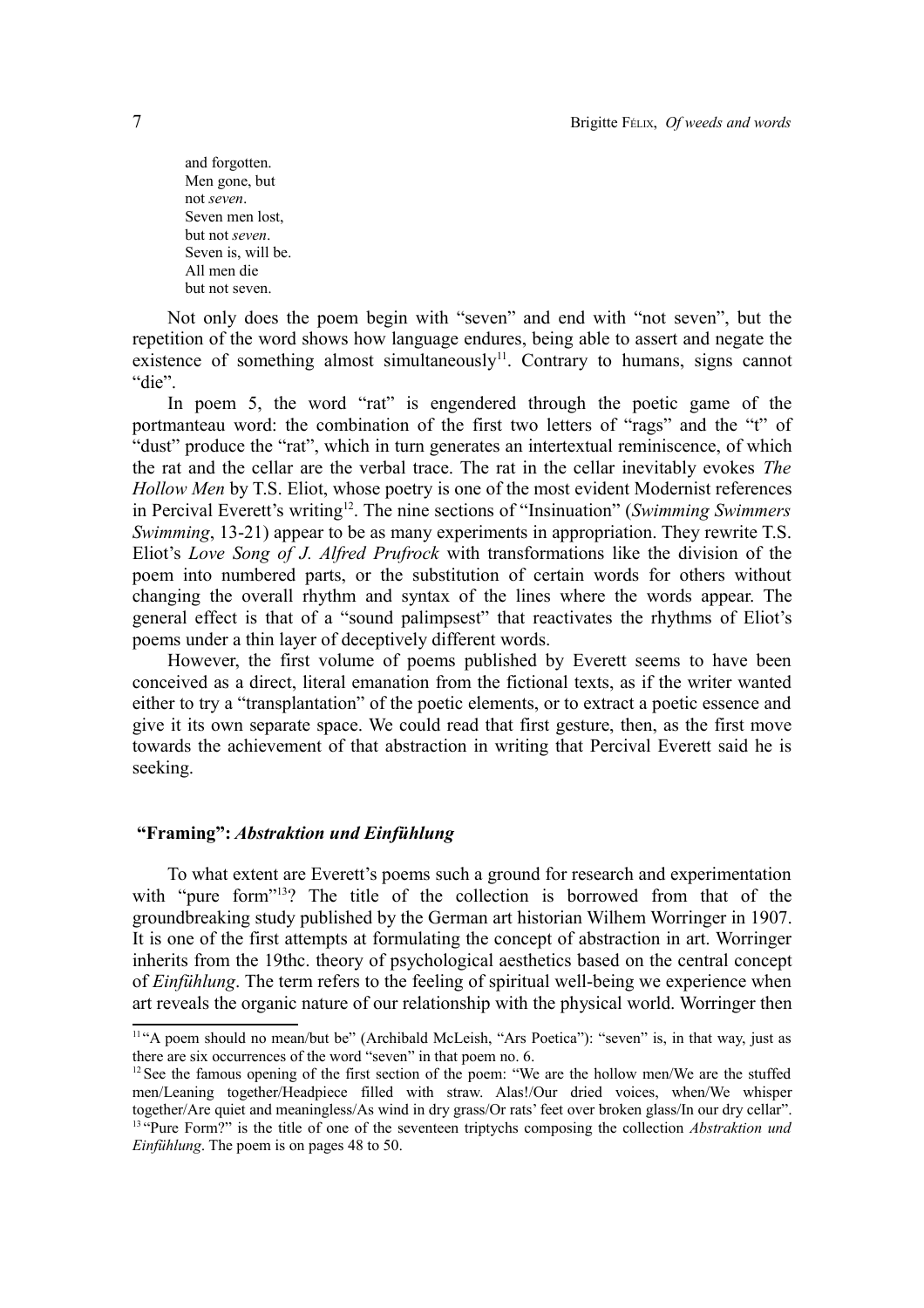argues that the concept of *Einfühlung* cannot give us access to certain art forms that do not stand in that organic relationship with nature. Abstract art forms are not imitations of nature but stylizations that cannot be apprehended in an experience of fusion or recognition (as with Renaissance painting, for instance). Whereas "Einfühlung" describes the sense of a felicitous connection with the phenomenological world, "Abstraktion" betrays the individual's anxiety when faced with the phenomenological world, a form of angst, a spiritual fear of space, which might, according to Worringer, be a source of artistic creation.

Quite a few poems bear traces of the tension between "Einfühlung" and "Abstraktion" embodied in the prevailing uncertainty about the existence of the work of art as such, as in the first poem of "Tableau": "Will the picture/exist in this frame?" The word "picture" is ambivalent: it can be the painting itself, or the represented image—in which case the poem questions the idea of art as representation, whether figurative or not, and, consequently, the possibility of any significance. The poet attributes the failure of the work to inadequate perception, to "unaimed vision", "errant sense data". Art as an idea is an illusion; art is first substance: "The picture is nothing/but surface, nail, wire/and fictive shadow". The anxiety is in the confrontation with space: the studies (p. 28) that the artist accumulates before the work reaches its final form are designed to "find some privileged space" but that space is only a question raised, as in the following line: "and still what is the actual subject?" (28)

Like the first poem in "The Blank Wall" which evokes the various appropriations and transformations of the iconic Mona Lisa by Duchamp, Léger and Warhol, other poems in the collection recall the necessity for modern art to break away from that "organic" reference to "life" that prompts the illusory *Einfühlung:* "This art cannot exist of borrowed life" (19), or, to quote from the sequence precisely entitled "Borrowed mask": no worthy or truthful creation comes out of a "borrowed mask", or from "the same old song once more" (22). Creation is "always new again" ("Borrowed Mask" 2, 23), with "No looking back./No back upon which/to look" (23). The aesthetic program is reminiscent of that of Modernist poetry ("make it new", as Ezra Pound insisted). But the fragility of meaning and the instability of language in Everett's writing show the failure of the Modernist hypostatizing of Art as the ultimate refuge. That is what the publisher's blurb on the back cover of *Abstraktion und Einfühlung* confirms, by associating Everett's "skewing perspective […] spiraling into the work as a way to get out of it" with the following conviction: "Often what stands in the way of art is art itself, a lingering delusion that there is such a thing as beauty, especially universal beauty".

"The Truth" is the title of the series in which the notions of authenticity, originality and singularity are most directly exposed as illusions by the poetic discourse, which uses the rhetoric of assertion and repetition in poem 1 (16), and the language of logic in poem 2 (17). In both cases, the disposition of the words on the page contributes to the rhetorical effect: the four successive affirmations on page 16 ("is the first one", "is no other", "the first one", "and only one") occur in four distinctly detached lines, moving toward the right of the page—where the blank margins confirm that no text, nothing, comes next, until one goes to the line below. The semantic content of the first four lines is voided by the four repetitions of "fake". Not only is the indeterminate "one" and "singular" declared a fake, but also the speaker of the poem, the "I" that literally frames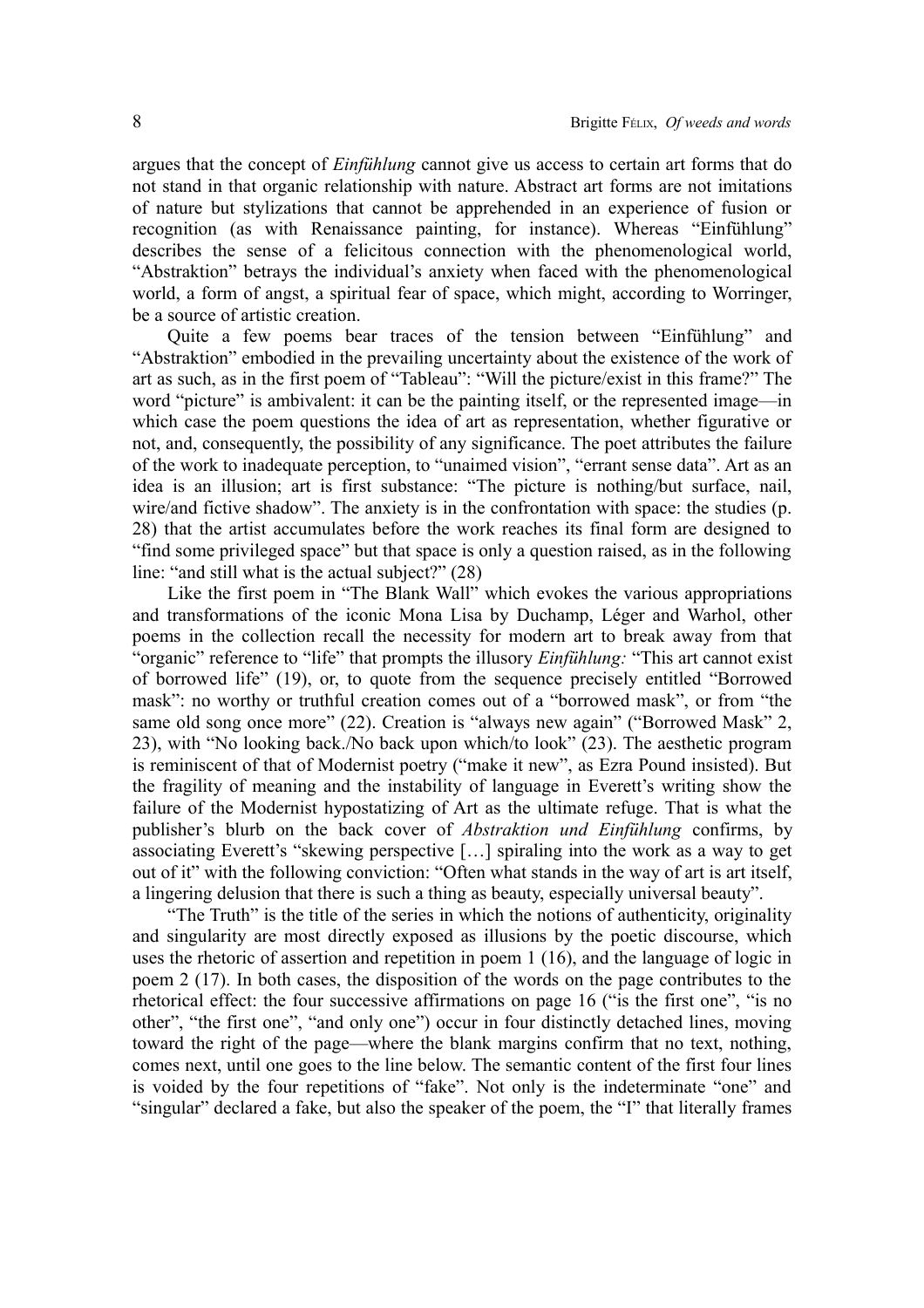the "you" of the addressee/reader ("As I am a fake/As you are a fake/As I am a fake", 16).

In poem 2 of the same sequence, the last word—"itself"— is detached from the rest of the poem and isolated to the right hand of the page, which produces a paradoxical effect similar to the one created in poem 1 (where we are led to wonder about the truth value of a statement like "I am a fake"). "How can a thing equal/itself?" (17) actually reads like an aporetic performative. The use of "itself", enhanced by its position on the page, denotes the possibility of reflexivity, embodied in the propositions: "A equals A./X equals X,  $f(A)$  equals  $f(A)$ ". But the question raised at the end ("How can a thing equal/itself?") undermines the previous demonstration of reflexivity, hence the aporia. Poem 2 is interesting because of the way it stages the text as a place for questioning the limits of formal language: there are "things" of the world that it cannot describe. Language can work with abstractions, letters, signs  $(A, X)$  and even functions  $[f(A)]$ , but it cannot reach out much beyond itself into the phenomenological world.

Percival Everett's second volume of poetry asserts the separate existence of the poems with an aesthetic program suggested in the title. As opposed to the poems in the first volume, the pieces in *Abstraktion un Einfülung* are originals that are not extracted from the writer's fiction. The poems are organized in triptychs (the pictorial metaphor imposes itself here). This pattern is repeated throughout; it intimates the writer's desire to find an idiosyncratic frame for a collection of poems whose main subject is painting, as shown by the second poem in the sequence "Gauguin Paints Van Gogh" (hear the ricochet of "Gauguin"'s first syllable in "Gogh"). Poem 2 stages a characteristic chain of steinian repetitions saturating the page with the sound of the signifier /*paint*/ which becomes an "abstract", but also visual, image for the act of covering a canvas with paint ("Being painted/ by a painter painting/ the painter painting/ what is painted/ in the act", 43).

Most of the time in all the triptychs, the second poem is shorter, while the third one presents itself as a list of words, some of which are pure coinages, joycean-like translinguistic puns or portmanteau words. In fact those words are just remnants—not fragments shored against the ruin, as T.S. Eliot would have it, but ruined fragments of language, distorted reminiscences of parts of clauses, actually retrieved from the second poem of each series. The unfamiliar phonemes and of the unknown syllabic combinations—at first sight an obscure paradigm controlling nonsensical lists—have to be "deciphered" by activating the "sound system" inherent in silent reading, the inner voicing and hearing of language. The "sounds" recreated from the "defaced" spelling of the "regular" words approximate the sounds of the original words, so the meaning of the clause or sentence can be tentatively recovered, but what is the meaning of the repetition? Is it a play with "pure form"? For instance, in "Pure Form?", section 3 ("knot/a banruptury/hove/weirds", 50) is an ironical rewriting of "Not a bankruptcy of words" (49). In section 3, the transitive meaning of the sentence from section 2 is bankrupt; words seem to have become worthless as an exchange currency in the communication game. But the apparent nonsense of the list is made of meaningful signifiers that await the reader's investment. As Poem 2 says, if "[s]ome things can't be said", it is "[n]ot an inadequacy of language,/but a failure of speaking" (49). The verbal simulacra, the distorted words, barely play a critical function; they mostly act as the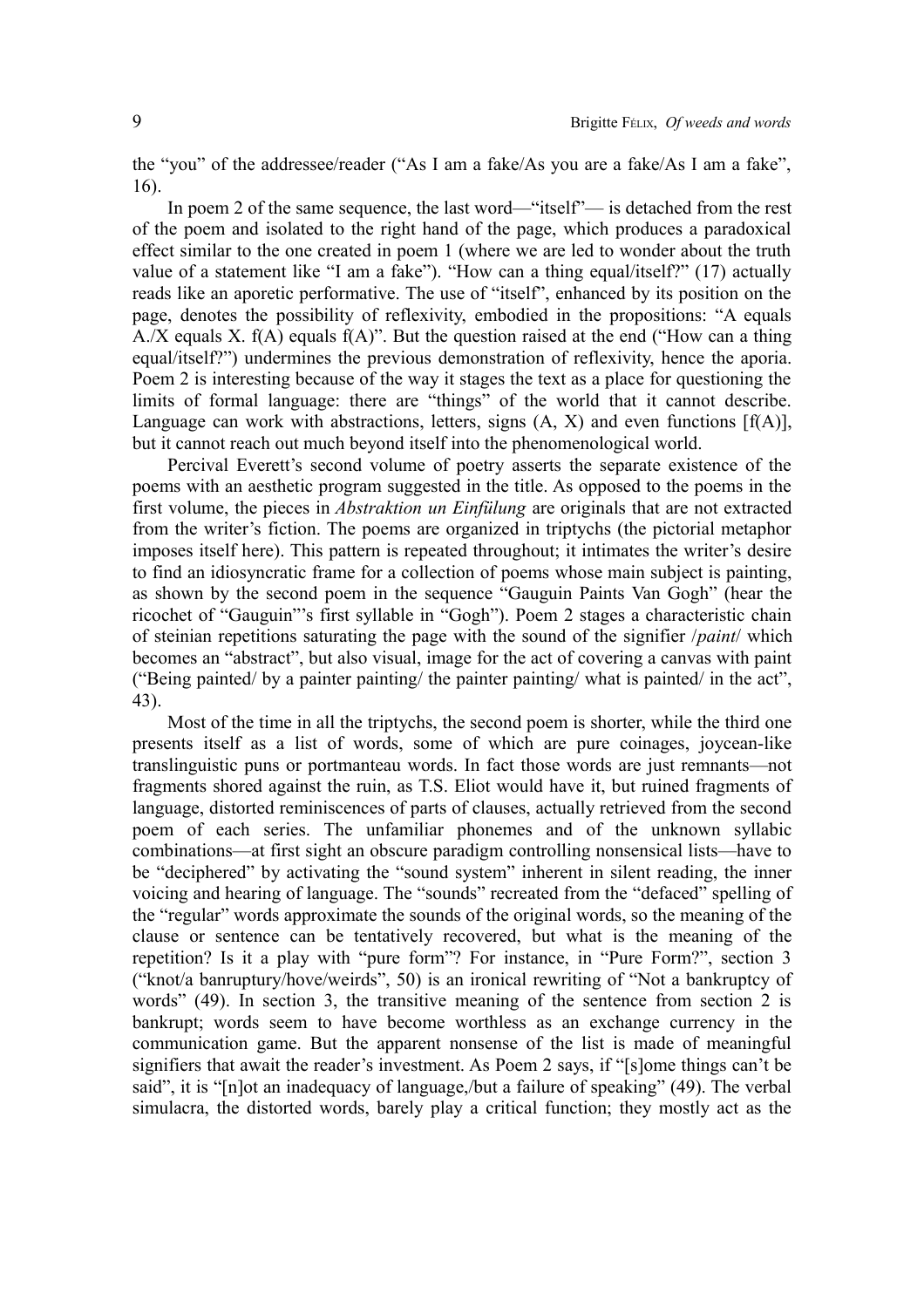revelation of the paragrammatic, infinite regress contained in language, the infinite power of language to speak about words<sup>[14](#page-9-0)</sup>.

Instances of such manipulation of words can be found in *Zulus*, or in the more recent novel *The Water Cure*, as in the following passage with its obvious reference to Wittgenstein's ladder (you cannot climb the same ladder twice, every repetition changes the meaning), its joycean wordplay (werewoof, soylent, winkinstein, finally rhyming with "stein" too, also contained in "Wittgenstein", while Sterne and Swift attend in "swiftly" and "sternely"), and the words slipping, the signifiers oozing down the line:

Language is like a disposable ladder, one that once we achieve our level of meaning we kick away and wonder how we got to where we are. Werewoof one kinnot speak, theiroff one mist be soylent. All this while we play and pain with a language that is private. A draught peered into the old winkinstein.

Rung after rung after rung after rung after rung after rung after rung after rung after rung To meaning dogs

Grammars laid side by side, the bell rung ladder ring rung rigged to fall to fail to bail to boil to boll to roll to role to rove to love.

Swiftly now drink sternely from they stein. (37)

The desire for "pure form […]/Untroubled, unhampered by contemplation of content" (*Abstraktion und Einfühlung"*, 48) is out of reach. Reversing Marjorie Perloff's suggestion that the semantics of a given poem can no longer be separated from its sound (*Radical Artifice,* 7), we can say that in Everett's second collection—and more particularly in each third section of each trio of poems—, the sound of a given poem can no longer be separated from its semantics, because sound is also where the semantics simultaneously dissoves and takes shape, unless sound is only "pure noise", which is never the case in Percival Everett's poems.

Although the strange words can be restored to partial, provisional significance through the reader's application, they are here to remain a "weedy" lot, "words" with the potential paronomastic "slippage" towards "weeds" in them, interferences in the production of a "pure form", a grammatical, orthographic and transparent language. They are here to remind us of the task of poetry which, from the suspension of meaning in the time of reading to the suspension of the line on the space of the page, aims at containing the uncontainable, reaching for the unreachable, and exists in a constant movement of making and unmaking. Such a movement involves the graphic and phonemic network of words as well as the rhythm of the syntactical disposition of signs, words and sentences in lines.

<span id="page-9-0"></span><sup>&</sup>lt;sup>14</sup> My translation of Gilles Deleuze's sentence at the end of the following passage from *Logique du sens*: "Le sens est toujours présupposé dès que *je* commence à parler ; je ne pourrai pas commencer sans cette présupposition. En d'autres termes, je ne dis jamais le sens de ce que je dis. Mais en revanche, je peux toujours prendre le sens de ce que je dis comme l'objet d'une autre proposition dont, à sont tour, je ne dis pas le sens. J'entre alors dans la régression infinie du présupposé. Cette régression témoigne à la fois de la plus grande impuissance de celui qui parle, et de la plus haute puissance du langage : mon impuissance à dire le sens de ce que je dis, à dire à la fois quelque chose et son sens, mais aussi *le pouvoir infini du langage de parler sur les mots*" (my emphasis, 41).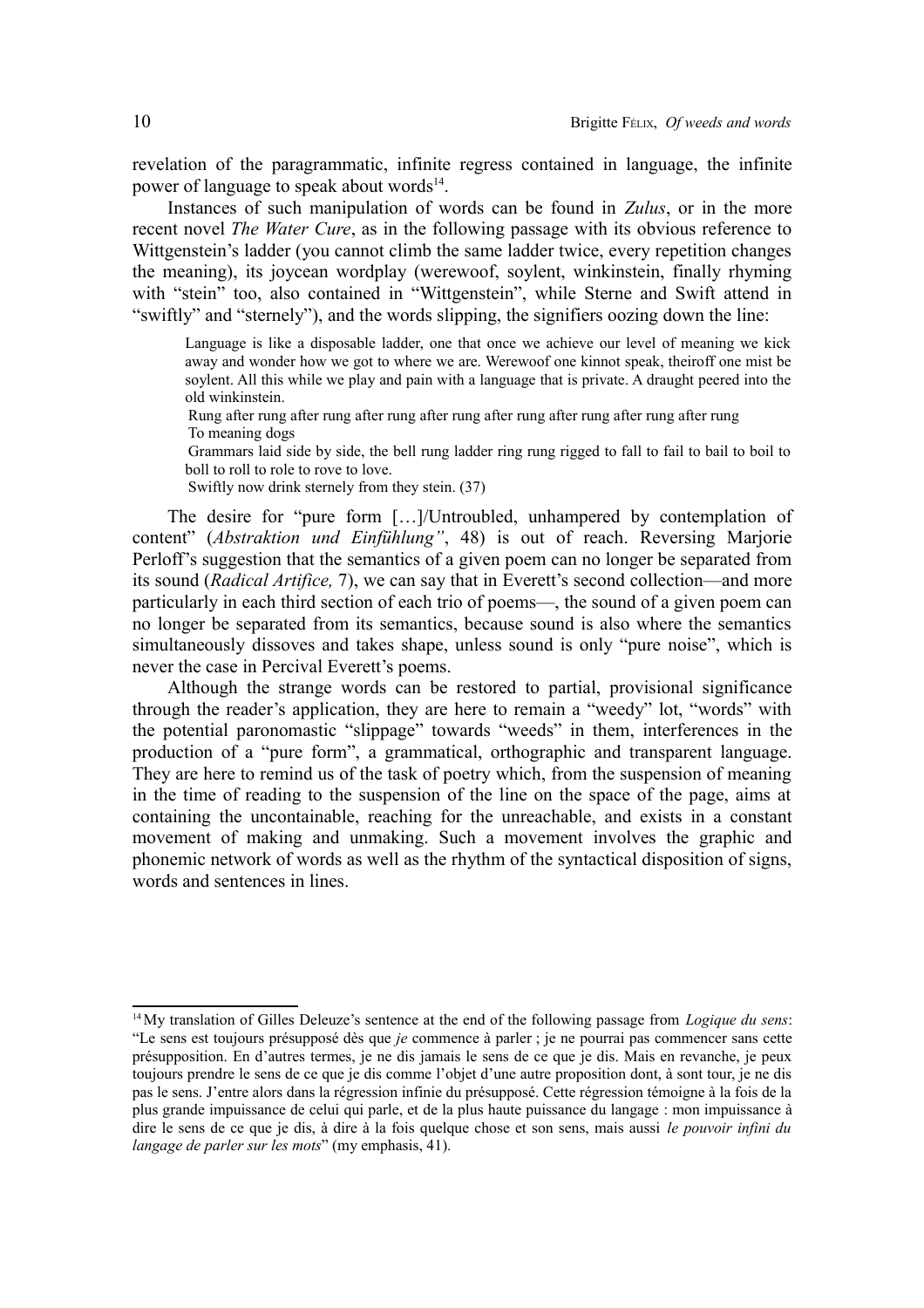### **"Weeds and words": The "poetry of sound"**

The third volume of poems, *Swimming Swimmers Swimming*, is another stage towards the autonomy of poetic writing in Percival Everett's work. The insertion of a three-line poem entitled "A Novel" (46) can be read both as ironical proof that at least for a while the order of priorities is changed and poetry comes first, and as a comment on the limited usefulness of generic classifications, pointed out by the inappropriate title. The three lines—recalling the pattern set by the title of the collection which is itself made of three words—contain a potential narrative as suggested by the use of the preterit. But even on such small a scale, the represented content, the barely emerging plot is deviated by sudden linguistic play, the correction of "no less" into "no fewer, as if the former had been a grammatical mistake: "We had no ordinary meeting./We were no less than two strangers./And no fewer." (46). The reader's attention is thus refocused from the incipient story to the actual quest for the right word. The movement is fairly characteristic of the whole collection. Even those poems that seem to open up onto a referential external place, like the poems evoking natural elements<sup>[15](#page-10-0)</sup>, finally fold back upon a semiotic space, which is that of the poem itself, as in "Cañon" (where the last words are "and the sentence", 33) or "Maps" (where the singing comes round to itself, 70). In the end, the referential space is not very different from the abstract, geometric spaces evoked in other poems, like "of minimal things" (69): the poem weaves a web of the same diphthong with "hope", "slope" and "sole" around a process of emergence that is also temporal. Something has happened with the last words, that was not here before —a transformation of the state of things ("changing you/into something you were not before"), that allows the poem to come into being<sup>[16](#page-10-1)</sup>.

The title "*Swimming Swimmers Swimming*" is quite idiosyncratic—it is not a quotation, and it does not so much contain an "idea" or a "theme" as a pattern of repetition<sup>[17](#page-10-2)</sup> that disseminates through the whole collection in various ways. The repeated sounds and the ternary rhythm in the title of the collection are seminal for poems like "Instated" (with a line like "doubting doubts that doubted", 35), "Canter Counter Canter" (56) or "Maps" ("Songs sung singing", 70). The general title "instates" a minimal form of procedural poetics, offering a rule for repetition, setting the language forms in motion in a choreography of grammatical variations. How should the dance<sup>[18](#page-10-3)</sup> of words be read? The apparent redundancy in "*Swimming Swimmers Swimming*" is funny and disturbing. It contains some of the pleasures of "babbling" also reminiscent of limericks, nonsense verse, and of the profoundly oral and rhythmic origins of poetry. With "Swimming Swimmers Swimming", the reading slides, glides—swims— from one word to the next, with the third word circling back to the first as in a ring-around-the

<span id="page-10-0"></span><sup>&</sup>lt;sup>15</sup> See for instance "Weedy Weeds" (11), "Cañon" (33), "Bark Bark at the Sea in November" (57), "Fire"  $(66)$ …

<span id="page-10-1"></span> $16$  For another variation on the same cosmogonic theme, see "Instated" (35) that literally instates the presence of a tree in its very last line: "Except for *that* tree. It wasn't *there*" (my emphasis; the two deictics mark the position from which creation is made possible, in the distance from the past).

<span id="page-10-2"></span><sup>&</sup>lt;sup>17</sup>In the traditional classification of rhetorical figures, it is a *polyptoton*, which is the repetition of words derived from the same root ("swim").

<span id="page-10-3"></span><sup>&</sup>lt;sup>18</sup>My metaphor in this sentence and the preceding one is also inspired by the puzzling cover image of *Swimming Swimmers Swimming*, which shows a ballerina in a swimsuit holding a position *en pointe* underwater. The photograph entitled "Ballet Composition II" comes from a series of 14 photographs on dance by photographer Nafis Azad.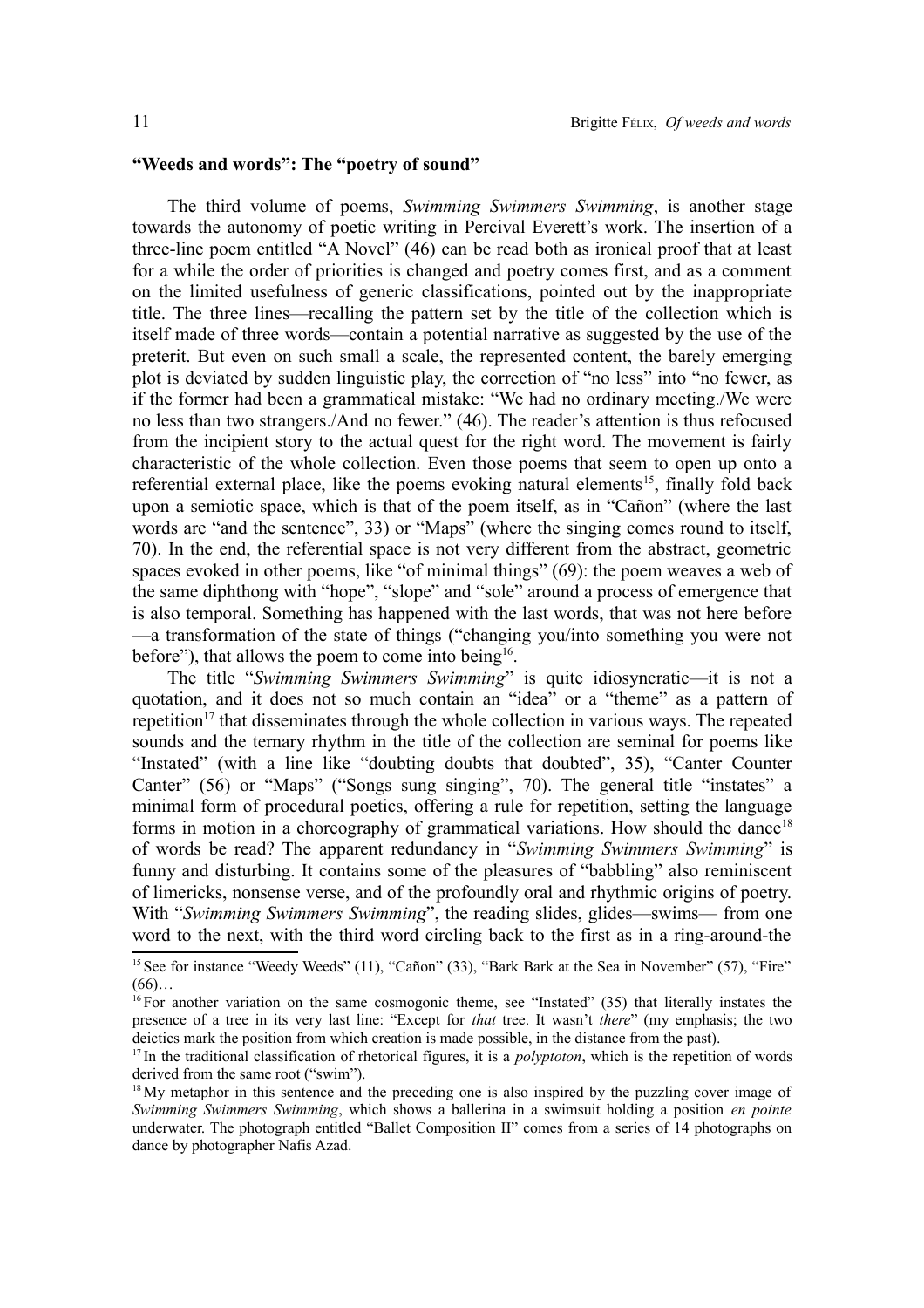rosy. But such a title also threatens the stability of designations: a swimmer is someone who swims, of course, but although the two "swimming" might not be of the same grammatical nature, (one is an adjective, the other a participle), the excessive determination and qualification of "swimmers" by the two "swimming"[19](#page-11-0) also point at the destructive "conspiracy" of language against transitive communication, its power to turn against its own sense-making in order to free "affect" and let loose the "mean words [that] mean" and mean too much or not enough, as the poem "Averages" suggests (22).

In other poems, the repetitions seem to record a quest for expression that is conveyed through tentative sequences, until some satisfactory balance may be reached. One example of such a process can be found in "Cañon" with the quasi inversion of two words, "passage" and "sentences", from the opening line ("The passage is filled with sentences") to the closing one evoking the reversed image of a sentence "full of passages" ("The same better full of passages and the sentence"). A poem like "Conditions", whose title plays with metapoetic readings, intertwines grammatical words in a manner recalling Gertrude Stein's decision, after "caressing" nouns, to turn to "non semantic" words to compose her texts.

In "Conditions" (65), the density of repeated words slows down the reading and creates a visual impression, a blurring caused by the co-presence of similar or identical words in similar or identical configurations. That contributes to the irony of the final word, "found" (where a "founding", an "instating" can be heard, too), which is phonetically the only one of its kind in the poem, and which is placed in a line that lends itself to double reading.

In "Grammar" (26), the disturbance of the grammatical and syntactical orders, together with the combination of variations and the ubiquitous coordination "and", produce an effect that builds up to the final displacement of the tiniest item, the period. The punctuation mark is placed at the beginning of the last line, indicating the end of the sentence before it has begun, while allowing the poem to remain open-ended. The last word, "and", is suspended on the page. It does not connect with anything coming *after* in whatever minimal narrative the poem seems to be delineating (a confrontation between a "he" and a "she"). But it does connect to what was *before*, the opening line ("and she cries."), which the disposition of typographical and linguistic signs in the last line exactly mirrors (".cries she and").

The repetitions in Everett's poetic writing foreground what Craig Dworkin defines as "the relation of sound to poetry [which] has always been triangulated, implicitly or explicitly, by an equally nebulous third term: 'sense'" (*The Sound of Poetry/The Poetry of Sound*, 9). Sound patterns prove to be expressive, like the repetition of "echoes" and the echoes of repetitions in "Fire" (66). As Craig Dworkin explains, summarizing Benjamin Harshav's theory about the recursive feedback between poetic sound and sense:

No sound pattern is inherently meaningful […]. However, once a reader identifies the presence of a sound pattern, certain referential statements from the poem—what one might think of as the conventional meaning of its "message"—are transferred onto that pattern, which in turn loops

<span id="page-11-0"></span><sup>&</sup>lt;sup>19</sup> What is the limit between redundancy and difference? What is a "swimmer" if not "swimming", and what distinguishes a "swimming swimmer" from a "swimmer swimming"? Should the words be brought together, grouped together, or taken separately?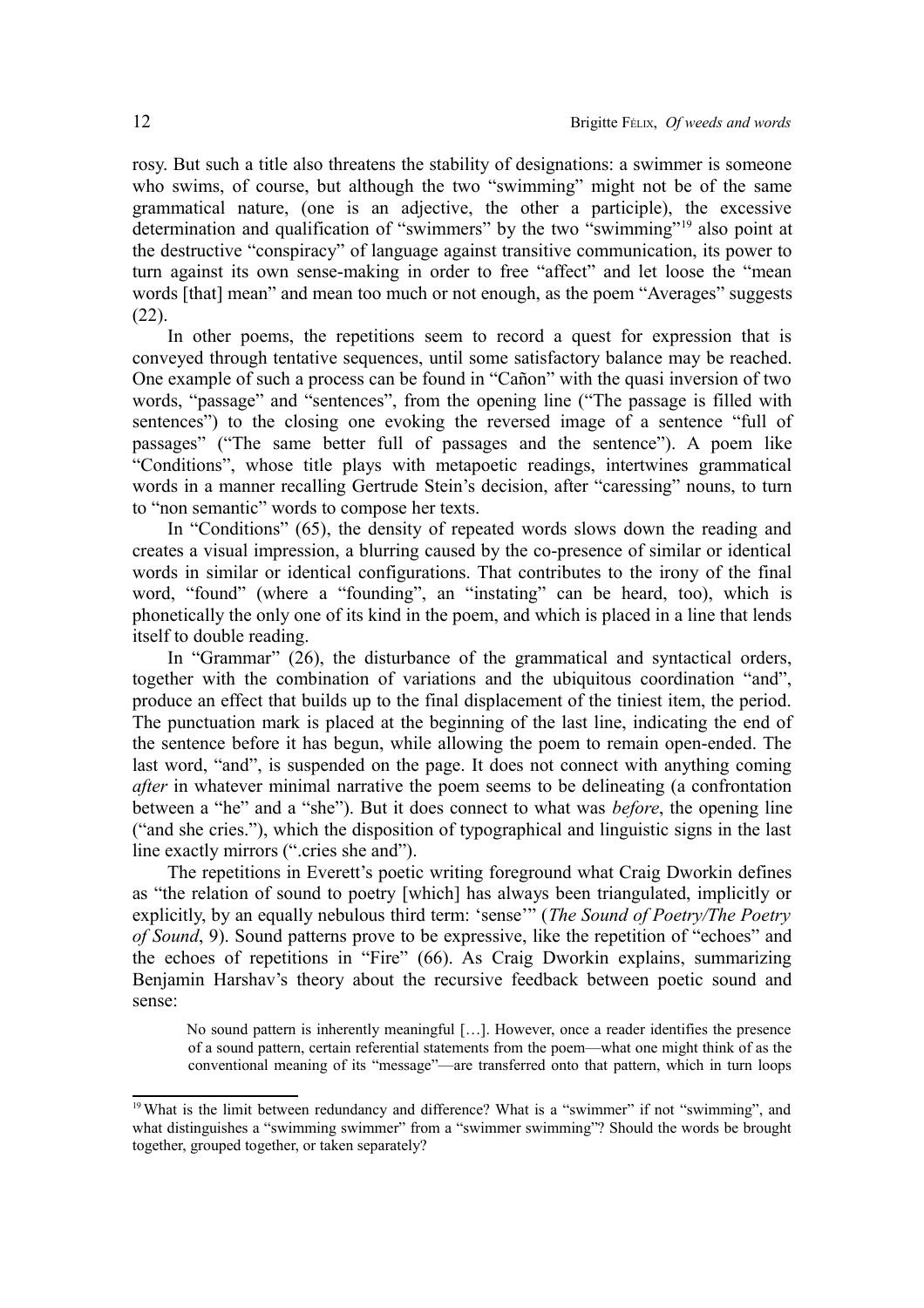back to reinforce and foreground particular themes in the message. (*The Sound of Poetry/The Poetry of Sound*, 12).

The repetitions lead the reading down the lines of the poem, along the flow of signifiers, sounds and words, as in "Weedy Weeds", the programmatic poem with a programmatic title opening the collection. The "weedy weeds" are the words where "we"—both the collective voice/subject in the poem and the signifier—"hide". Homophonic, paronomastic and anagrammatic wordplay structures the poem's rather disquieting tale of swimmers who end up hiding from the "yowly howls" of wolves. Isn't the saturation of sounds holding the poem together a screen that—to use a recurrent word in the collection—"covers" something we are denied access to? From the start, "Weedy Weeds" poses the failure of communication as a condition for the poem ("We're not talking…"). More importantly, the repetitions within and between the twelve couplet lines keep reintroducing imbalance ("same place" becomes "someplace", "reeds" leads to "weeds"). They give rise to the temporary illusion of the same, while the pull of the run-on-lines projects the reading into shifting rearrangements of meaning, led by the paronomastic and anagrammatic movement of the poem's language.

Like his fiction, Percival Everett's poetry enhances the place of words at the heart of the text's emergence. Words are the places where the crisis of language happens, where the disjunctions act as reminders of the fundamental instability of meanings, which are provisionally captured in formal and grammatical games. Together with that quintessentially postmodern experience of the disconnection between the world and the words, of our separation from the phenomenological world through language, the poems convey a playful energy, engaging the reader in serious play.

Within the context of Everett's *oeuvre*, the writer's poetic gesture is all the more meaningful as it resonates with his fiction. The most recent novels seem even more founded on the poetic intensification of the writing's self-reflexive turn. Expanding from an ongoing reflection on language and meaning, the narrativity of Everett's narrative fiction is increasingly modified by the insertion of a conceptual metanarrative often inspired by the philosophy of language. The storytelling no longer depends upon "facts", but upon the constant discussion by the narrative agency of the truth value of the statements upon which the possibility of the story rests.

For all that, which pertains to the postmodern condition of language and the postmodern condition itself, it is worth noting that *Swimming Swimmers Swimming* ends with a poem entitled "gift". In that poem, the interweaving of the words "fish", "love", "take" and "give" suggests a sort of poetic *agapè*, an exchange which ends with "given". The use of the past participle "given" indicates that the gesture has been made. The form of the poem frames the dynamic of the exchange between the reader and the text, between reading and writing, as intimated again by the interplay of sound patterns, syntax and line breaks, until we reach the "given". The "given" is the final word in which the last phoneme */van*/ resonates with the previous line in the poem where "given" take" slides into "give and take". The "given" is the written, the poem we have just finished reading, but it is more than an object. It is an action that calls for the "taking". It provides content for the undetermined "gesture" alluded to in the title of Everett's first collection of poems. The poetic gesture, then, is double: it is a "gift" of words and a